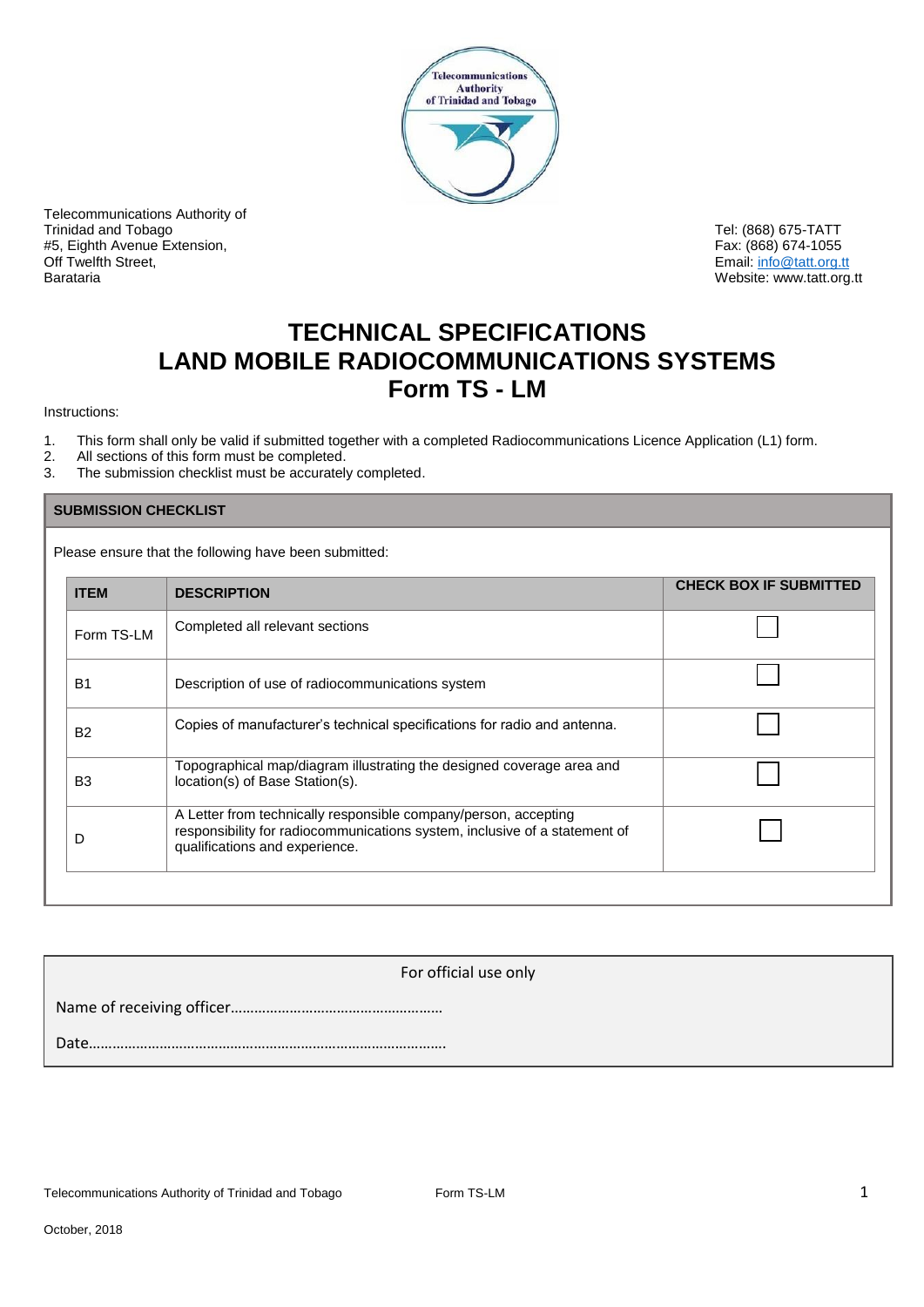#### **A. APPLICANT INFORMATION**

| <b>Contact Person:</b>                   |  |  |
|------------------------------------------|--|--|
| Title: _________________                 |  |  |
|                                          |  |  |
| <b>Mailing Address:</b>                  |  |  |
|                                          |  |  |
|                                          |  |  |
| Telephone: _____________________________ |  |  |

# **B. NETWORK DESIGN**

B1 The applicant shall explain in an attached letter how the radio-transmitting equipment or radiocommunications service proposed in This application will be used, as it relates to its business activities.

B2 The applicant shall submit copies of manufacturer's technical specifications for radio and antenna.

B3 The applicant shall submit a topographical map(s)/diagram(s) illustrating the designated coverage area and location(s) of the Base Station(s).

# **C. STATION DETAILS**

**CNote: Please complete and submit a new Section C for each type of station (e.g. Base station, Fixed station) to be licensed in this radiocommunications system.**

| <b>Transmitter</b><br>1.                                        | <b>Fixed Station</b> | <b>Base Station</b>                                          | <b>Mobile Station</b> | <b>Portable Station</b>                  |
|-----------------------------------------------------------------|----------------------|--------------------------------------------------------------|-----------------------|------------------------------------------|
| <b>Make</b>                                                     |                      |                                                              |                       |                                          |
| Model                                                           |                      | <u> 1999 - Jan James James, francuski politik (f. 1989)</u>  |                       |                                          |
| Quantity                                                        | Lower Limit:         | Lower Limit:                                                 | Lower Limit:          | Lower Limit                              |
| <b>Frequency Range of</b><br><b>Operation of Radio</b>          |                      |                                                              |                       |                                          |
| (MHz)                                                           | Upper Limit:         | Upper Limit:                                                 | Upper Limit:          | Upper Limit:                             |
| <b>Number of Channels</b><br><b>Requested</b>                   |                      |                                                              |                       | <u> 1980 - Jan Barbara Barat, manala</u> |
| <b>Preferred Transmit</b><br>frequency(ies) (MHz)<br>[Optional] |                      |                                                              |                       |                                          |
|                                                                 |                      |                                                              |                       |                                          |
| R.F. Output Power<br>(dBm)                                      |                      |                                                              |                       |                                          |
| <b>ITU Class of Emission</b><br><b>Designator</b>               |                      |                                                              |                       |                                          |
| <b>Modulation Type:</b>                                         |                      | <u> 1999 - Jan James James, amerikansk politik (f. 1989)</u> |                       |                                          |
| I.F. Frequencies (kHz)                                          |                      | <u> 1999 - Jan James James, amerikan bernama (h. 1989).</u>  |                       |                                          |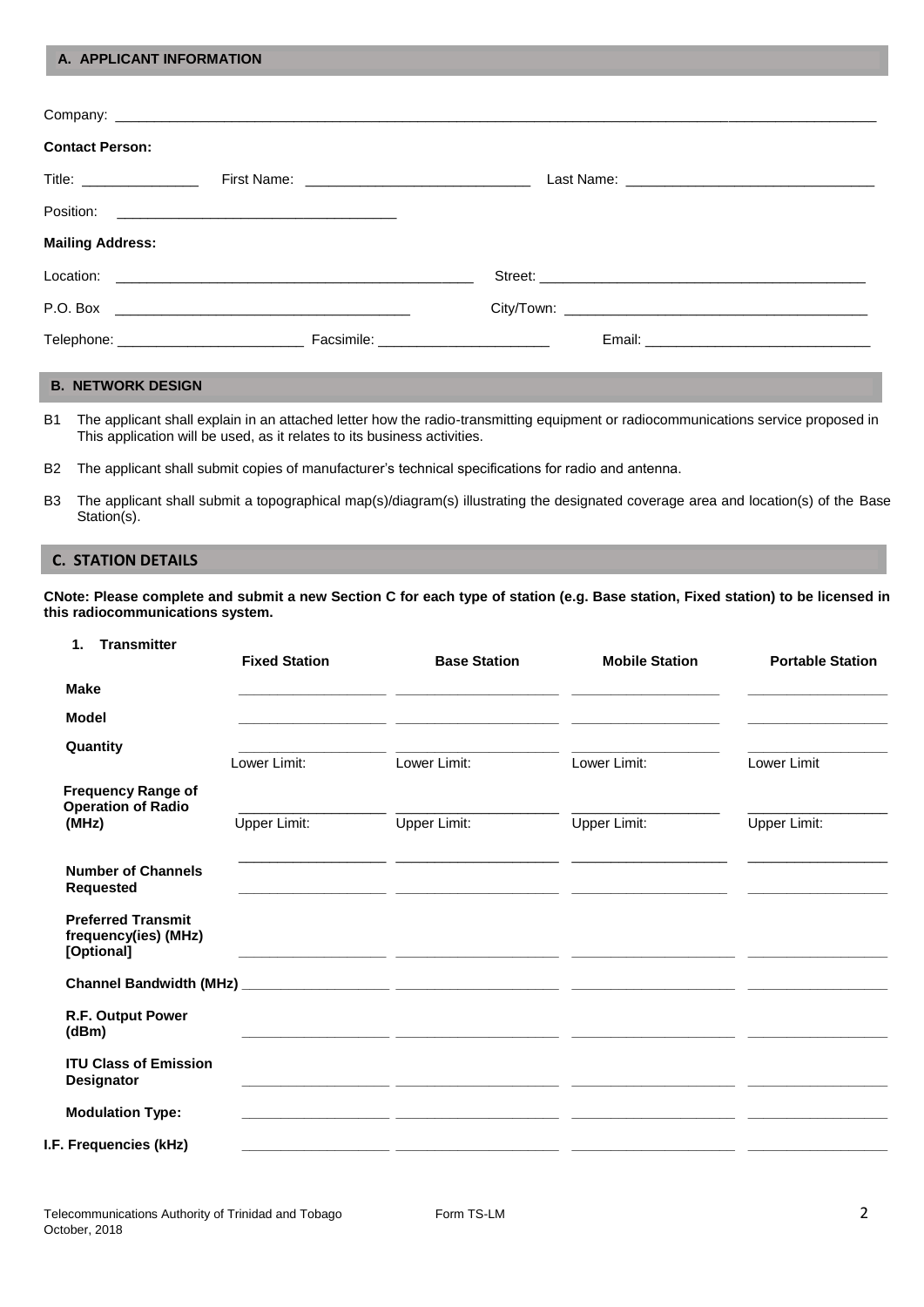# **2. RECEIVER**

|                                                                             | <b>Fixed Station</b> | <b>Base Station</b> | <b>Mobile Station</b> | <b>Portable Station</b> |
|-----------------------------------------------------------------------------|----------------------|---------------------|-----------------------|-------------------------|
| <b>Receiver Selectivity</b><br>(adjacent channel rejection)<br>(dB)         |                      |                     |                       |                         |
|                                                                             |                      |                     |                       |                         |
| <b>Receiver Sensitivity</b><br>(Indicate Type dB SINAD,<br>Dynamic, Static) |                      |                     |                       |                         |
| Spurious and Image<br>Rejection (dB)                                        |                      |                     |                       |                         |
| IF Frequency (kHz)                                                          |                      |                     |                       |                         |

# **3. ANTENNA**

|                                                                 | <b>Fixed Station</b> | <b>Base Station</b> | <b>Mobile Station</b> | <b>Portable Station</b> |
|-----------------------------------------------------------------|----------------------|---------------------|-----------------------|-------------------------|
| <b>Make</b>                                                     |                      |                     |                       |                         |
| Model                                                           |                      |                     |                       |                         |
|                                                                 | Lower Limit:         | Lower Limit:        | Lower Limit           | Lower Limit:            |
| <b>Frequency Range of</b><br><b>Operation of Radio</b><br>(MHz) |                      |                     |                       |                         |
|                                                                 | Upper Limit:         | Upper Limit:        | <b>Upper Limit:</b>   | Upper Limit:            |
| <b>Antenna Type</b>                                             |                      |                     |                       |                         |
| Antenna gain (dB)                                               |                      |                     |                       |                         |
| <b>Polarization</b>                                             |                      |                     |                       |                         |
| <b>Antenna Azimuth</b><br>(degrees)                             |                      |                     |                       |                         |
| <b>Total Transmission</b><br>Lines Loss (dB)                    |                      |                     |                       |                         |

## **4. LOCATION**

|                                                             | <b>Fixed Station</b> | <b>Base Station</b> | <b>Mobile Station</b> | <b>Portable Station</b> |
|-------------------------------------------------------------|----------------------|---------------------|-----------------------|-------------------------|
| <b>Station Name</b>                                         |                      |                     |                       |                         |
| Antenna Height above<br>Ground (m)                          |                      |                     |                       |                         |
| Site elevation above<br>Mean sea level (m)                  |                      |                     |                       |                         |
| Coordinates<br>(degrees, minutes,<br>seconds)               |                      |                     |                       |                         |
| <b>Physical Address</b><br>(Location, Street,<br>City/Town) |                      |                     |                       |                         |

\_\_\_\_\_\_\_\_\_\_\_\_\_\_\_\_\_\_\_\_ \_\_\_\_\_\_\_\_\_\_\_\_\_\_\_\_\_\_\_\_\_ \_\_\_\_\_\_\_\_\_\_\_\_\_\_\_\_\_\_\_\_ \_\_\_\_\_\_\_\_\_\_\_\_\_\_\_\_\_\_\_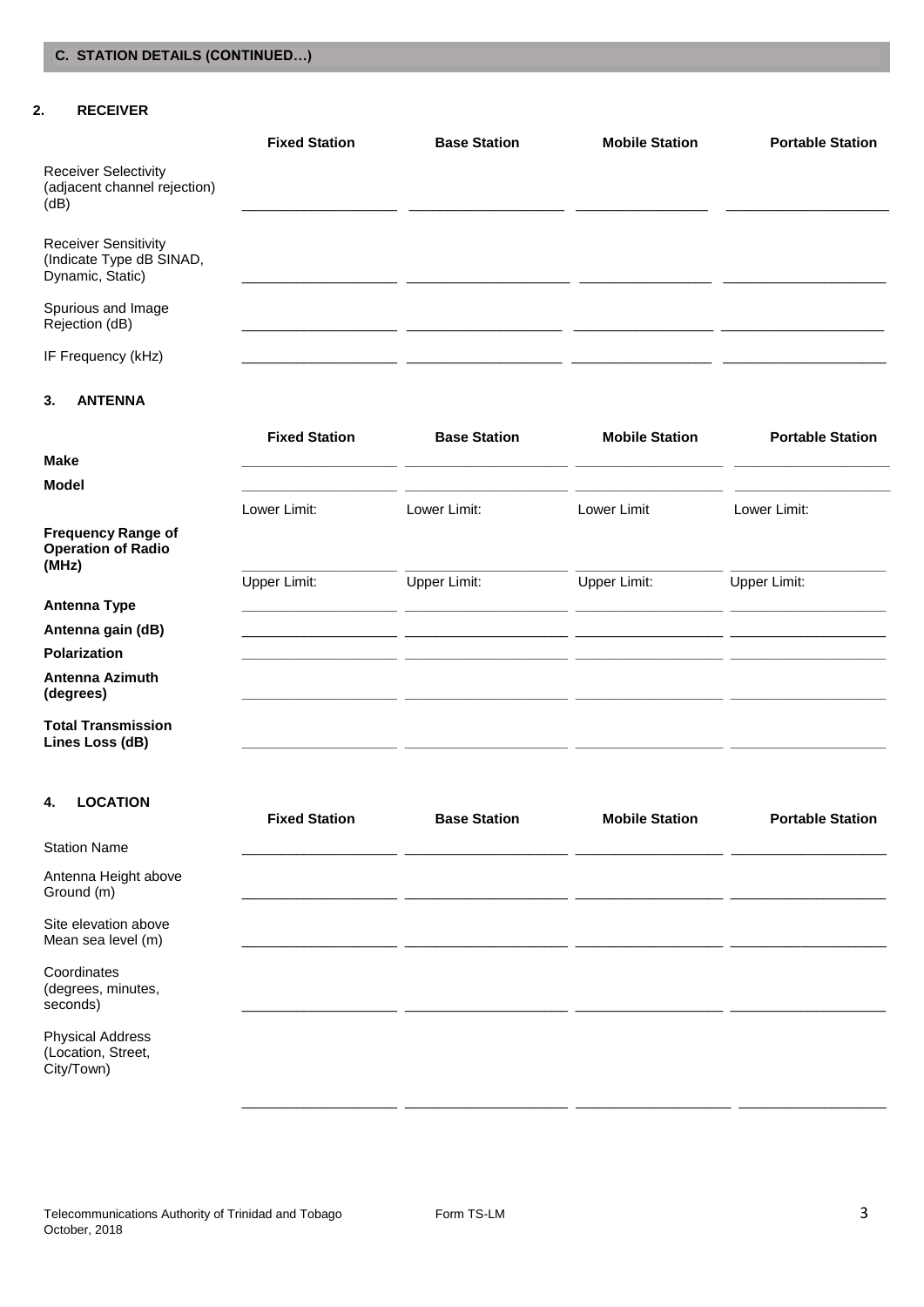## **D. TECHNICAL RESPONSIBILITY**

The applicant must identify the technical staff or contractors responsible for the design, implementation and maintenance of the radiocommunications equipment.

Please check box below if the Applicant is technically responsible for the radiocommunications system:

| Design and Implementation |  | <b>Maintenance</b> |
|---------------------------|--|--------------------|
|---------------------------|--|--------------------|

If "No" for any of the above, please complete parts 1 and/or 2 below.

**Note: A letter must be included from the company/ person accepting technical responsibility for the design and implementation and/or maintenance of the applicant's radiocommunications equipment, including the qualifications and experience of the technically qualified company/person.**

#### **1. Design and Implementation**

| Company:                              | <u> 1980 - Johann Barn, fransk politik (f. 1980)</u>                                                                   |                                                                                                                                                                      |  |
|---------------------------------------|------------------------------------------------------------------------------------------------------------------------|----------------------------------------------------------------------------------------------------------------------------------------------------------------------|--|
| <b>Contact Person:</b>                | <u> The Communication</u>                                                                                              |                                                                                                                                                                      |  |
| Location:                             | <u> 1980 - An Dùbhlachd an Dùbhlachd ann an Dùbhlachd ann an Dùbhlachd ann an Dùbhlachd ann an Dùbhlachd ann an Dù</u> |                                                                                                                                                                      |  |
| Street:                               |                                                                                                                        |                                                                                                                                                                      |  |
| P.O. Box:                             |                                                                                                                        |                                                                                                                                                                      |  |
| City/Town:                            |                                                                                                                        |                                                                                                                                                                      |  |
| Country:                              |                                                                                                                        |                                                                                                                                                                      |  |
| Telephone:                            |                                                                                                                        |                                                                                                                                                                      |  |
| 2.                                    | Maintenance (Check box if the same as above, otherwise complete below) $\Box$                                          |                                                                                                                                                                      |  |
|                                       |                                                                                                                        |                                                                                                                                                                      |  |
| Company:                              | <u> 1989 - Jan Sterlinger, skriuwer fan de Fryske keamste keamste fan de Fryske keamste keamste fan de Fryske kea</u>  |                                                                                                                                                                      |  |
| <b>Contact Person</b>                 |                                                                                                                        |                                                                                                                                                                      |  |
| Name: Title <b>Name</b> Name of Title |                                                                                                                        |                                                                                                                                                                      |  |
| Position:                             | <u> 1990 - Johann John Stein, markin fan it ferstjer fan de ferstjer fan it ferstjer fan it ferstjer fan it fers</u>   |                                                                                                                                                                      |  |
| Location:                             |                                                                                                                        | ,我们也不能会在这里,我们的人们也不能会在这里,我们也不能会在这里,我们也不能会在这里,我们也不能会在这里,我们也不能会在这里,我们也不能会不能会不能会。""我<br>第115章 我们的人们,我们的人们的人们,我们的人们的人们,我们的人们的人们,我们的人们的人们,我们的人们的人们,我们的人们的人们,我们的人们的人们,我们的人们 |  |
| Street:                               |                                                                                                                        |                                                                                                                                                                      |  |
| P.O. Box:                             | <u> 1989 - Johann John Harry, mars and deutscher Amerikaanse komme</u>                                                 |                                                                                                                                                                      |  |
| City/Town:                            |                                                                                                                        | <u> 1989 - Johann Stoff, deutscher Stoff, der Stoff, der Stoff, der Stoff, der Stoff, der Stoff, der Stoff, der S</u>                                                |  |